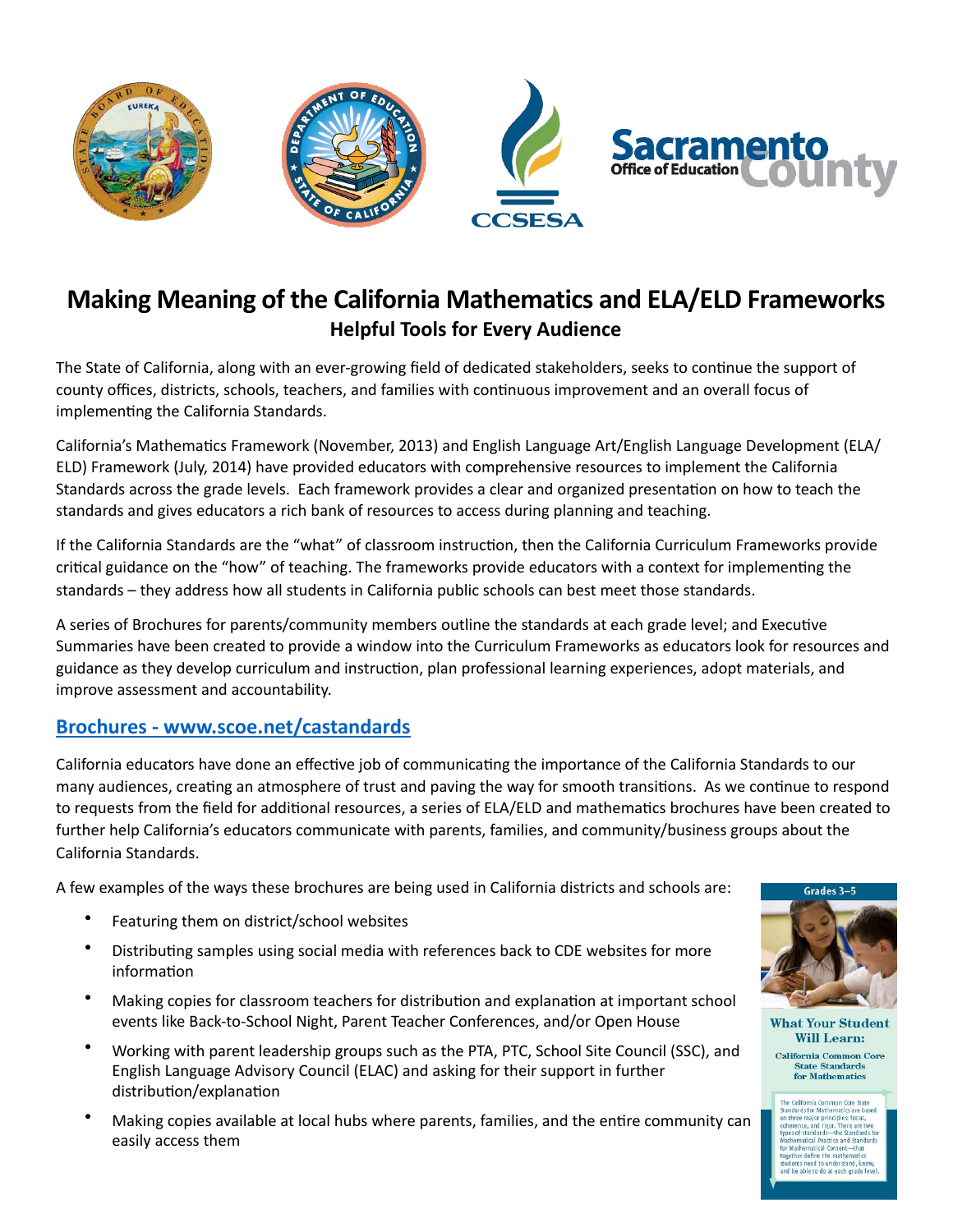Working with business/community leaders to distribute the brochures as a way to help explain the depth of the California Standards 

## **Executive Summaries - www.scoe.net/castandards**

Responding to feedback from educational leaders, the executive summaries provide an overview of each curriculum framework and provide valuable pathways for deeper study and implementation of the full documents. The [ELA/ELD](http://www.scoe.net/castandards/Documents/summary_ela-eld_framework.pdf) and Mathematics executive summaries are a response to this feedback and are recommended for distribution to stakeholders across your organization.

A few examples of ways these summaries are being used in California schools are:

- School site administrators and teachers review and discuss the executive summaries together to establish a shared vision for instruction and learning  $-$  this review should be a jumping-off point for a deeper study of the Curriculum Frameworks
- In Professional Learning Communities, teachers study expectations for the grades or courses above and below their own. Collaboration, including vertical teaming, allows for ongoing conversations and planning regarding the scope and sequence of the California Standards
- Teachers read the "Additional Support" section (pages 28-33) in the Mathematics Executive Summary. Teams select a section they will read and report on from the full Mathematics Framework
- Teachers read the "Topic-Specific Guidance" section (pages 27-30) in the ELA/ELD Executive Summary and select chapters from the full ELA/ELD Framework for further group study and discussion
- Leadership teams consider the Executive Summaries and decide which sections would be most applicable for deeper study in the comprehensive Framework with all staff
- Staff uses as a jumping-off point for textbook adoption before digging into the full framework

## **[Curriculum Frameworks](http://www.cde.ca.gov/ci/cr/cf/allfwks.asp) - www.cde.ca.gov/be/st/fr/**



The Curriculum Frameworks are being used across the state by teachers and other educators in a variety of ways—a few of these include:

- Developing a deeper understanding of the instructional shifts using the Circles of Implementation (explained in chapter 2 of the ELA/ELD Framework) and the Standards for Mathematical Practice (discussed in the overview of the Mathematics Framework)
- Examining the interrelationship between the ELA/literacy standards and the English language development standards (including both integrated and designated ELD instruction) and the essential elements of each set of standards as outlined in chapter 1 of the ELA/ELD Framework